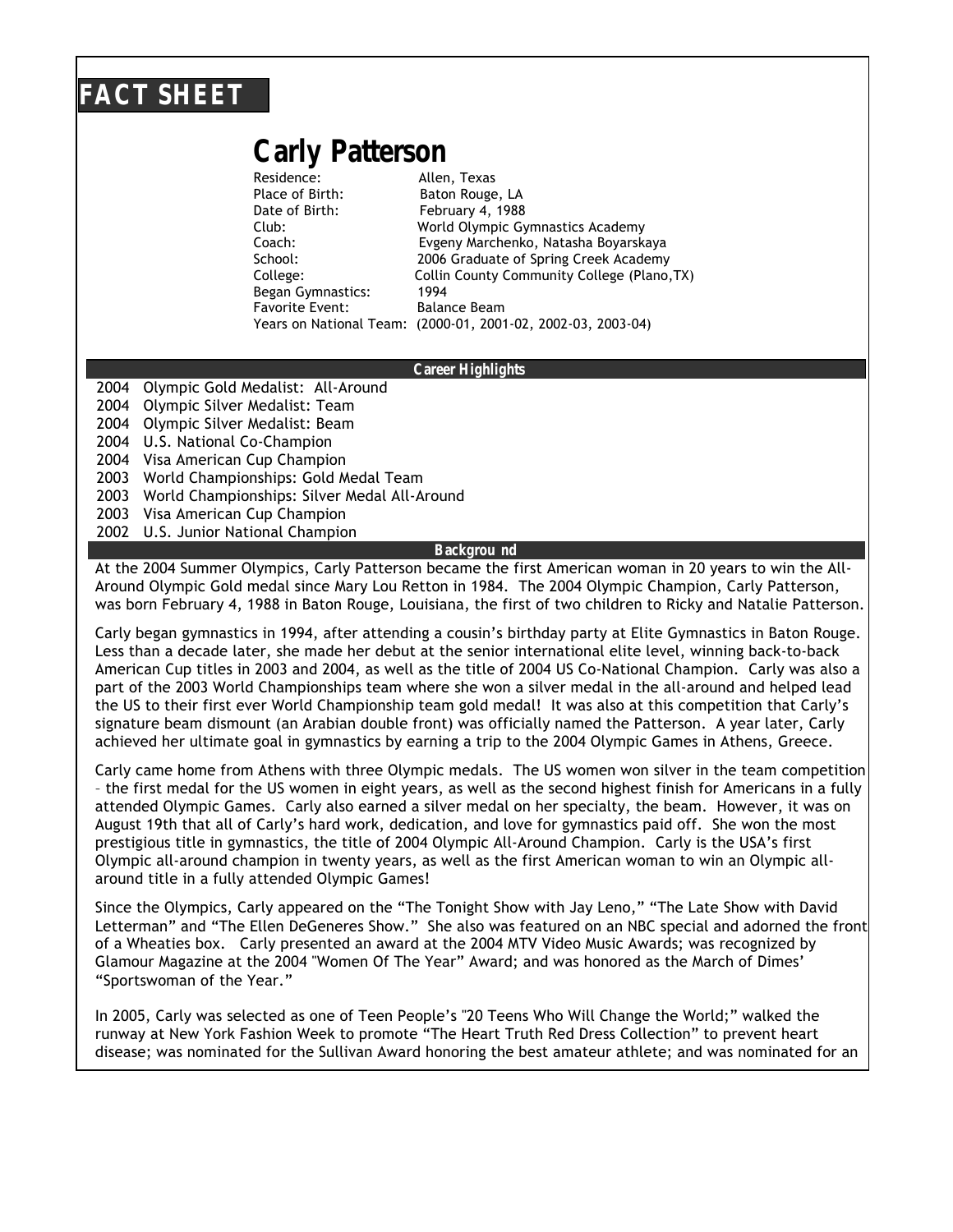ESPY Award in the "Best Olympic Performance" category. Carly published her autobiography "Be Strong" and made an appearance in the movie "Stick It."

Carly began pursuing a music career after the 2004 Olympics and was signed by Music Mind Records in 2007. Carly released her first single, "Temporary Life" in March 2008 and her second single, "Time to Wake Up", in Feb. 2009. Carly's CD, "Back To The Beginning", was released August 2009. Her song, "Here I Am", was used for advertisement for the 2010 season of the TV show "Make It or Break It." In addition, Carly made an appearance in the 2010 season of "Make It or Break It."

Carly has continued to work with USA Gymnastics at events, gymnastics camps and competitions. Carly also takes pride in coaching and appearances at many college events.

Carly has been involved in many charitable causes such as Special Olympics, Juvenile Diabetes Research Foundation, The Susan G. Komen Breast Cancer Foundation and Children's Miracle Network as well as numerous other local Dallas-based charitable causes.

Carly is studying Journalism and is pursuing a public speaking career.

*Updated 6/14/11*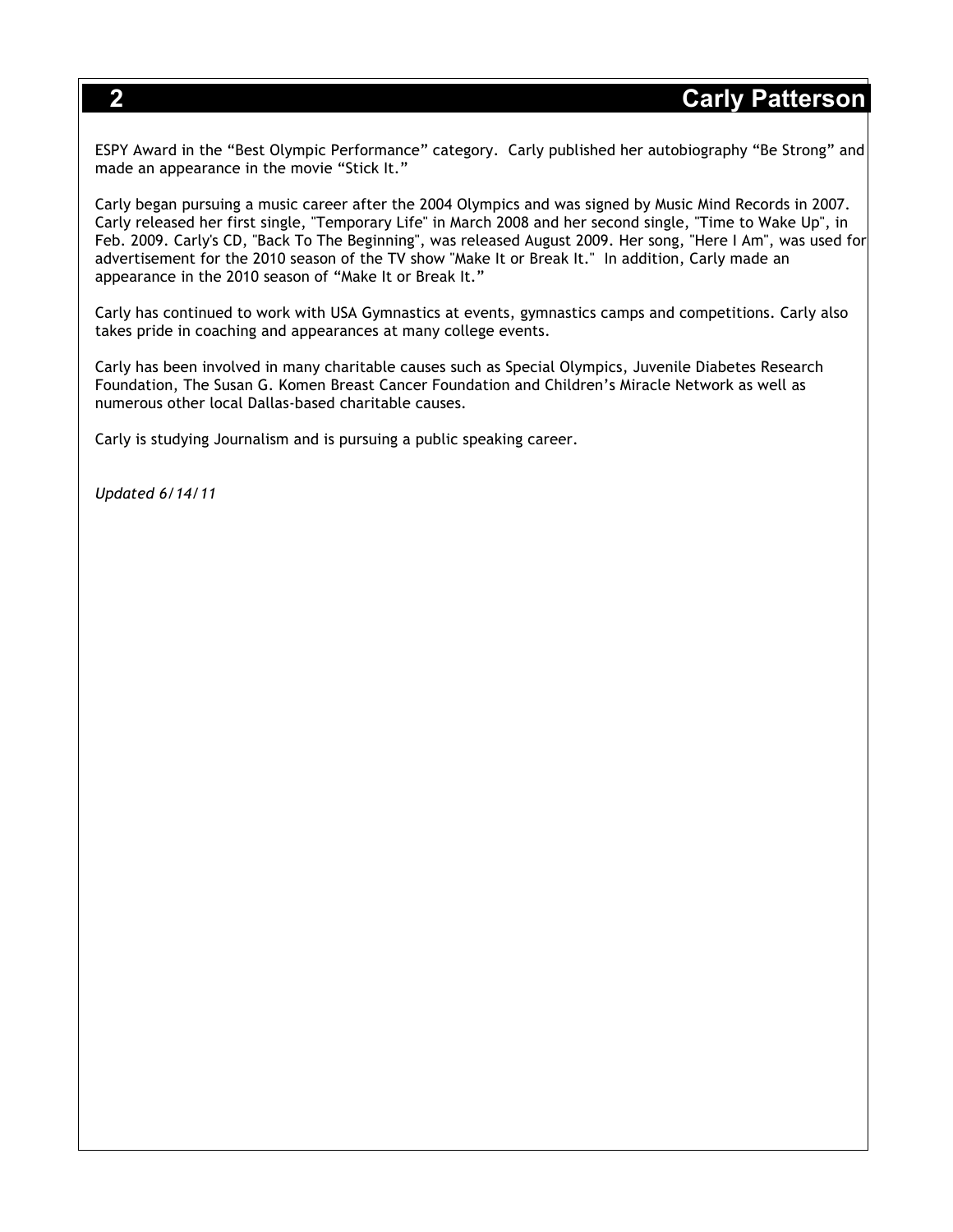

# **Carly Patterson**

*2004 Visa American Cup Champion 2003 World Championships Gold Medal Team 2003 World Championships All-Around Silver Medalist 2003 Visa American Cup Champion 2002 U.S. Junior National Champion*

| Hometown:                  | Baton Rouge, La.                                          |
|----------------------------|-----------------------------------------------------------|
| Residence:                 | Allen, Texas                                              |
| Date/Place of Birth:       | February 4, 1988/ Baton Rouge, La.                        |
| Club:                      | World Olympic Gymnastics Academy                          |
| Coach:                     | Evgeny Marchenko, Natasha Boyarskaya, Tatiana Schegolkova |
| School:                    | Spring Creek Academy                                      |
| Year in School:            | $11^{th}$ (Fall '04)                                      |
| Began Gymnastics:          | 1994                                                      |
| <b>Favorite Event:</b>     | <b>Balance Beam</b>                                       |
| Years on National Team:    | 4 (2000-01, 2001-02, 2002-03, 2003-04)                    |
| <b>TOPS National Team:</b> | 1996, 1997                                                |
|                            |                                                           |



## *Personal Info*

Patterson shared her first U.S. All-Around title in 2004 with Courtney Kupets after missing the 2003 event with an elbow injury. Patterson successfully defended her 2003 Visa American Cup title by sweeping all four events and the all-around at the 2004 Visa American Cup, Feb. 28 at Madison Square Garden. Patterson said she competed in honor of her coach, Evgeny Marchenko, who endured the loss of his mother, Victoria, just three days before the competition. Patterson was a member of the 2003 World Championships gold medal team and won a silver medal in the All-Around. For her outstanding 2003 season, Patterson was named the 2003 TOPS Co-Athlete of the Year with Chellsie Memmel. Patterson did not compete in the 2003 U.S. Championships due to an elbow injury. She is the daughter of Ricky and Natalie Patterson and she has one sister, Jordan (5/19/90). Her mother was also a gymnast. Patterson's goal for gymnastics is to be a contender for the 2004 Olympic Team. She would like to study dental hygiene in college and her hobbies are swimming, bike riding and computers. Patterson's role models are her parents, sister and coaches.

### *International Competition*

- 2004 Pacific Alliance Championships, Honolulu, Hawai`i; 1<sup>st</sup> –Team, 2<sup>nd</sup> –AA, 1<sup>st</sup> –BB, 1<sup>st</sup> -FX
- 2004 Visa American Cup, New York City, NY; 1<sup>st</sup> –AA, 1<sup>st</sup> –V, 1<sup>st</sup> –UB, 1<sup>st</sup> –BB, 1<sup>st</sup> FX
- 2003 World Championships, Anaheim, CA; 1<sup>st</sup> -Team, 2<sup>nd</sup>-AA
- 2003 Pacific Challenge (USA/CAN/AUS), Fullerton, CA; 1<sup>st</sup> -Team, 1<sup>st</sup> -AA, 5<sup>th</sup> -UB, 3<sup>rd</sup> -BB, 5<sup>th</sup>-FX
- 2003 Visa American Cup, Fairfax, VA; 1<sup>st</sup> -AA, 1<sup>st</sup>-BB, 2<sup>nd</sup> -V, 2<sup>nd</sup> UB, 3<sup>rd</sup>-FX
- 2002 USA/UKR/BRA Team Meet, Curitiba, BRA; 1<sup>st</sup> -Team, 1<sup>st</sup> -AA, 1<sup>st</sup> -BB, 2<sup>nd</sup> -V, 2<sup>nd</sup>-FX
- 2002 USA-MEX Dual Meet, Houston, Texas; 1<sup>st</sup>-Team, 1<sup>st</sup>-AA, 1<sup>st</sup>-BB, 2<sup>nd</sup>-UB, 3<sup>rd</sup>-V, 3<sup>rd</sup>-FX
- 2002 TJ Maxx International Challenge, Anaheim, Calif.; 1<sup>st</sup>-Team
- 2002 Pacific Alliance Championships, Vancouver, CAN; 1<sup>st</sup>-Team, 2<sup>nd</sup>-AA, 1<sup>st</sup>-V, 1<sup>st</sup>-BB, 1<sup>st</sup>-FX, 2<sup>nd</sup>-UB (Jr. Div.)
- 2002 Jurassic Classic, Calgary, CAN; 1<sup>st</sup>-Team, 1<sup>st</sup>-AA, 1<sup>st</sup>-V, 1<sup>st</sup>-BB, 1<sup>st</sup>-FX, 2<sup>nd</sup>-UB
- 2002 GYMNIX, Montreal, CAN; 1<sup>st</sup>-AA, 1<sup>st</sup>-V, 2<sup>nd</sup>-FX, 2<sup>nd</sup>-BB (Jr. Div.)
- 2001 Pule Junior International Cup, Heilongjiang, China, 1<sup>st</sup> AA, 1<sup>st</sup> UB, 3<sup>rd</sup> BB
- 2001 Goodwill Games, Brisbane, Australia; 7<sup>th</sup>-AA, 5<sup>th</sup>-BB